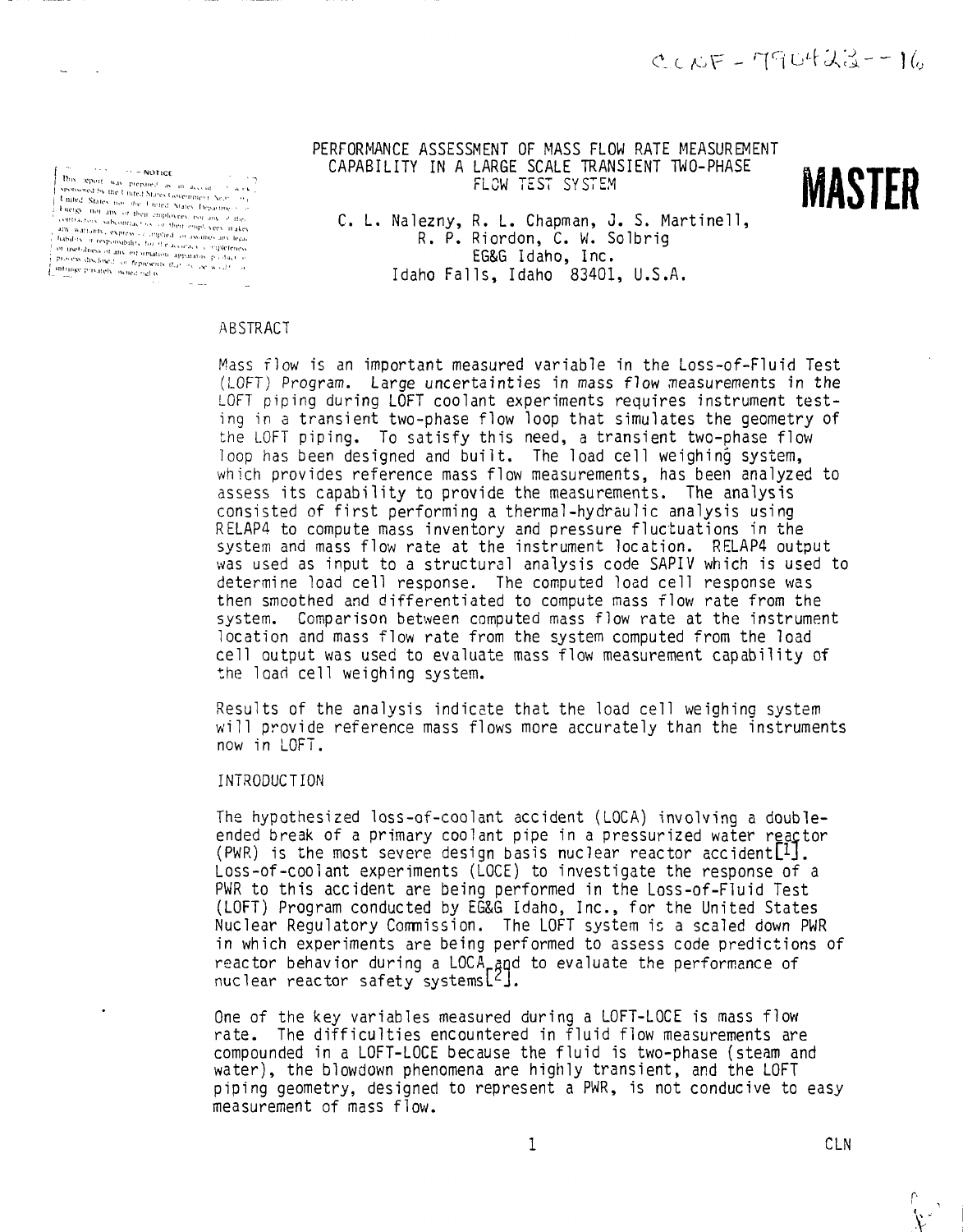Mass flow rate in the LOFT discharge piping (blowdown legs) is computed from the output of several combinations of instruments (drag disc-turbine, drag disc-gamma densitometer, turbine-gamma densitometer, and differential pressure across a nozzle-gamma densitometer). Except for differential pressure which is measured across nozzles, these instruments sample only discrete points in the cross section of the pipe. In addition, the instrument locations are near pipe bends which cause swirl and skew stratification unaccounted for by instruments. Consequently, uncertainty exists as to how well the instruments perform in LOFT making necessary instrument performance evaluation under transient flow conditions with the identical instrument and piping configuration in LOFT.

Performance testing of LOFT two-phase flow instrumentation under transient conditions will be carried out in a special test facility at Wyle Laboratories in Norco, California. The Wyle test system will duplicate the configuration of the LOFT discharge piping. In addition, initial test conditions will be identical to those during LOFT nonnuclear tests to simulate transient two-phase flow conditions in a LOFT-LOCE.

The results of an analysis of the system are presented to assess the accuracy of the reference mass flow measurements. The paper discusses the background of the performance tests, outlines the proposed test procedure, describes the Wyle test system, discusses the analyses and results, and finally presents the assessment of reference mass flow measurement accuracy.

## BACKGROUND AND OUTLINE OF ANALYSIS

Figure 1 shows the plan view of the LOFT reactor vessel and discharge piping as far as the flow control discharge nozzles in the blowdown legs. The effect of the elbows and short pipe length upstream of the flow instrument locations on mass flow rate measurements are unknown because the LOFT flow instruments have never been tested or calibrated in LOFT size piping or piping with the LOFT piping configuration under two-phase flow conditions. However, an implication of the magnitude of the uncertainty is obtained from Figure 2 which shows mass flow rate computed from the output of the four instrument combinations in the blowdown loop cold leg for LOFT nonnuclear Test  $L1-4L3$ .

The differences between the computed mass flow rates are not completely understood. The differences are related to geometry, an insufficient number of measurements, and an inadequate two-phase mass flow rate measurement model.

Performance calibrations of two-phase flow instruments under steady state two-chase flow conditions have recently been conducted in small<br>size pipes at Karlsruhe, Germanyl<sup>4</sup>J and are planned for LOFT size piping in the near future. Although these performance calibrations will provide the basic two-phase flow measurement model and assessments of measurement accuracy, the final assessment of instrument and model performance must be made under transient conditions in a test system that duplicates the LOFT piping geometry.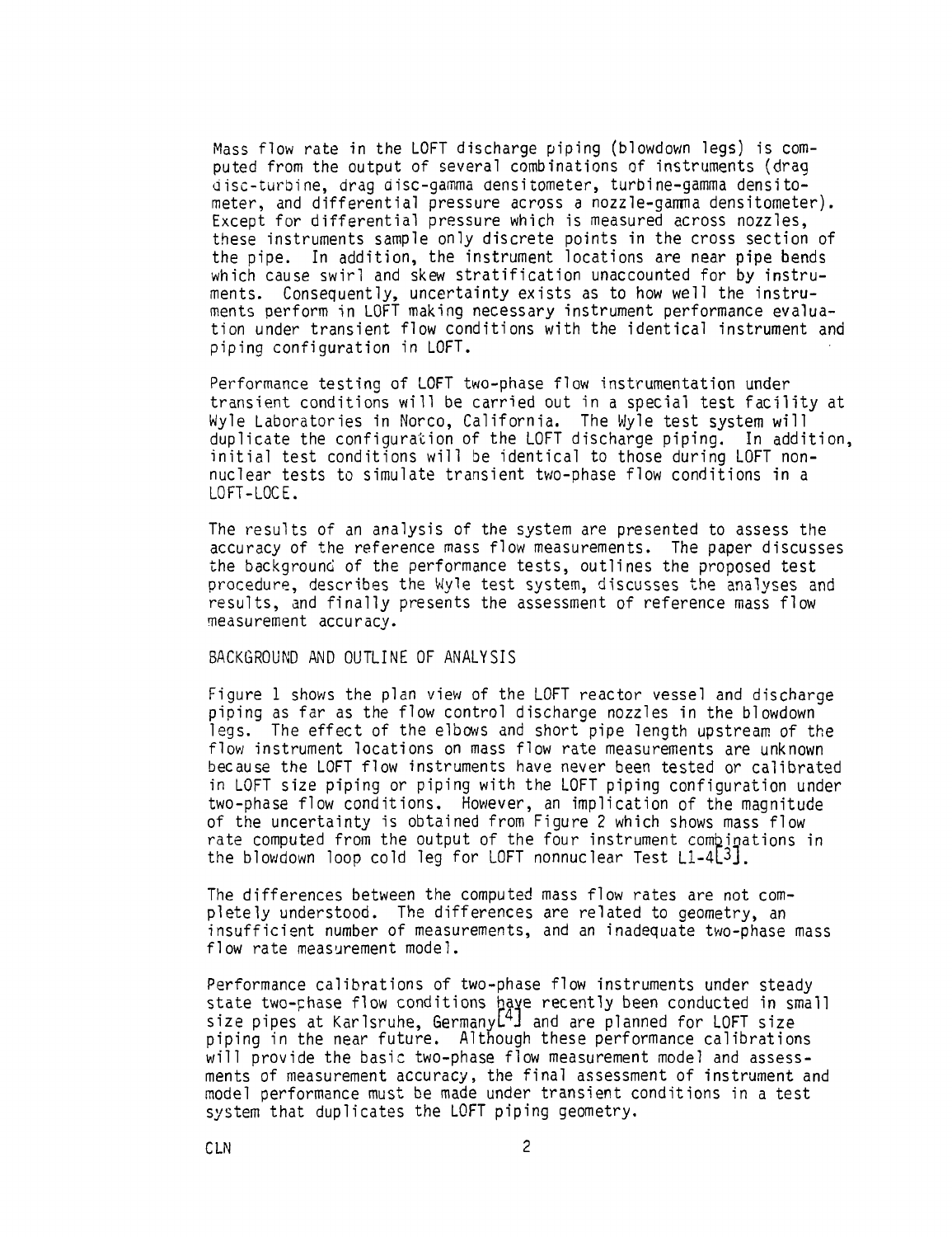The approach taken by Wyle Laboratories to provide the final performance test was to design and fabricate a test system that duplicated the essential geometric features of the LOFT system and is entirely supported on load cells. The load cell supports are designed to weigh the system continuously and provide the reference mass flow rate.

Mass flow rates computed from the output of the load cells is the most important reference parameter in assessing the overall performance of LOFT two-phase flow instruments and the associated two-phase flow measurement model. A thorough analysis of the response of the load cells during a blowdown is necessary to assess the accuracy with which reference mass flow rate can be measured.

# ANALYTICAL PROCEDURE

The approach taken in this study was to perform a thermal-hydraulic analysis of a blowdown of the Wyle Transient Test System using RELAP4[5] to compute the pressures, differential pressures, mass inventories, mass flow rate from the system, and the mass flow rate at the location of the drag-disc turbine transducer  $(DTT)$  penetration. The RELAP4 output was used then as input to the  $SAPIV[6]$  structural code which was used to compute the reactions on the load cells supporting the vessel. Next, the computed output of the load cells was processed (combined, smoothed, and differentiated) the way the experimental data will be processed to compute reference mass flow rate. Finally, the reference mass flow rate was compared with the mass flow rate at the DTT penetration computed by RELAP4 and used to evaluate the use of load cells to provide reference mass flow rate measurements.

## SYSTEM DESCRIPTION

The transient test system at Wyle Laboratories, illustrated in Figure 3, is configured to duplicate the LOFT blowdown loop cold leg. The test system consists of:

- (1) System supports and load cells
- (2) Pressure vessel including a removable downcomer simulator
- (3) Discharge piping including flow initiation device (burst disc)
- (4) Instrumented spool piece
- (5) LOFT DTT rake penetration.

The proposed configuration for the test system blowdown loop cold leg is shown schematically in Figure 4 for clarity.

# RELAP ANALYSIS

The thermal-hydraulic behavior of the blowdown in the transient test system at Wyle Laboratories has been analyzed using RELAP4/M0D5.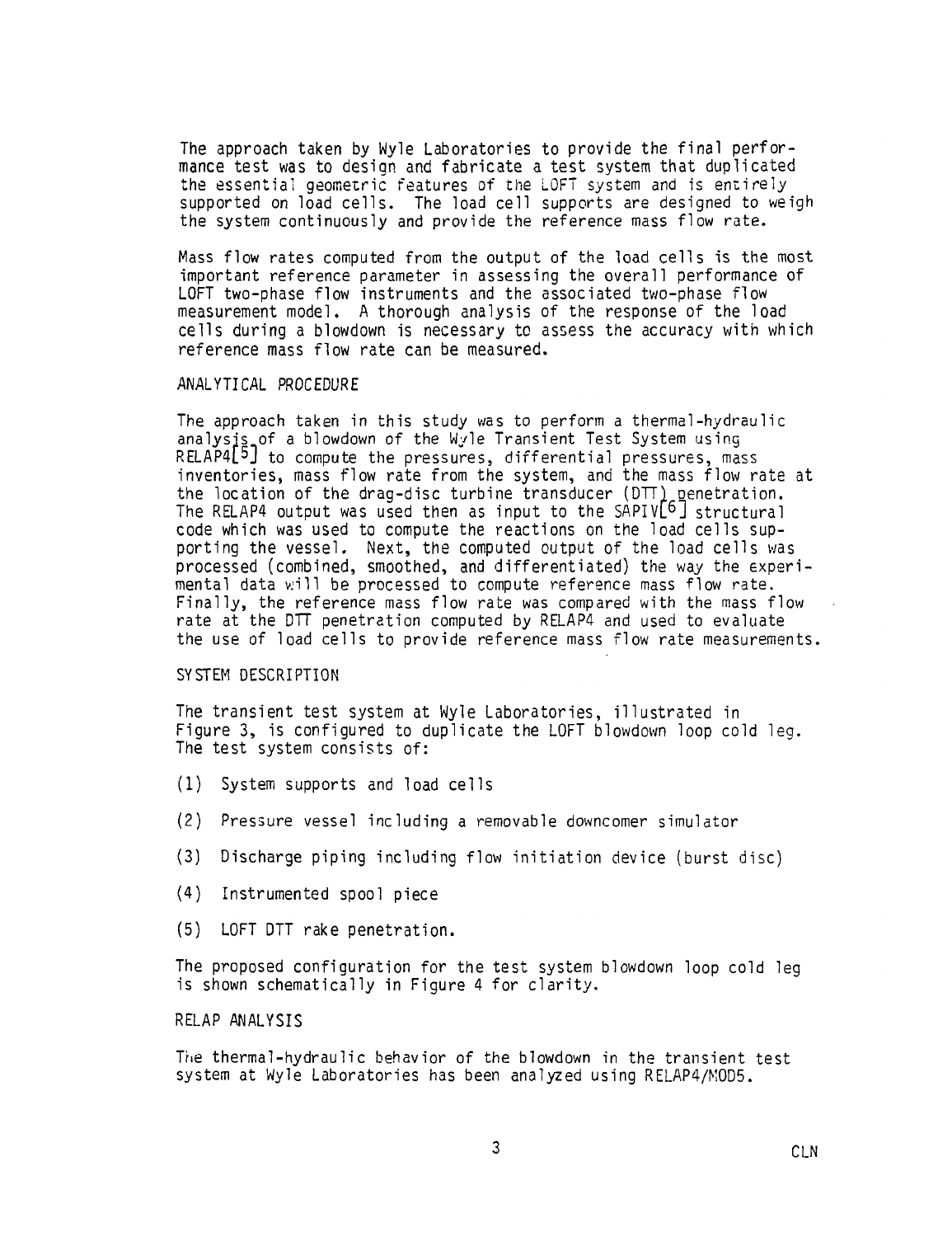#### RELAP4 Model

The RELAP4 nodalization model of the Wyle Transient Test System is presented in Figure 5. The system configuration was nodaiized so that system area changes and flow instruments that significantly change piping areas are represented by junctions, and the number and distribution of volumes are representative of and compatible with the distribution of system reference measurements.

#### RELAP4 Results

Representative results of the RELAP4 analysis are presented in Figure 6. The figure shows mass flow rate at the DTT rake penetration (Junction 13) as a function of time plotted to 30 s.

A comparison between Figures 2 and 6 illustrates the degree to which the proposed Wyle Transient Tests will simulate a typical LOFT nonnuclear LOCE. The largest qualitative difference between the results in Figures 2 and 6 is a 5-s period beginning at 19 s during which RELAP4 predicts large flow rate variations occurring at a frequency of 3 to 5 Hz. During this period, the flow varies between 50 and 200 kg/s. This behavior is caused by differential pressure oscillations between the upper and lower plenums (Volumes 1 and 2 in Figure 5) when the liquid level in the vessel drops to the bottom of the downcomer simulator. Similar behavior was not observed in LOFT Test Ll-4. However, the presence of the nuclear reactor core in LOFT may dampen internal differential pressures and smooth out the flow.

## STRUCTURAL ANALYSIS

The vertical dynamic response of the test system to blowdown loads was predicted using a linear elastic finite element structural model compatible with the SAPIV computer code. Loads applied to the structural model are derived from hydraulic data generated by the RELAP4 analysis. The dynamic vertical reactions at the load cell supports are defined for 30 s following initiation of blowdown.

#### Structural Model

The test system structural model is comprised of linear elastic beam and pipe-type finite elements with concentrated masses for nonstructural components lumped at nodes near the physical location in the system . A schematic of the system identifying components included in the structural model is shown in Figure 7. The blowdown vessel, downcomer simulator, straight piping, and supports are modeled using beam-type finite elements, with material and section properties consistent with the physical structure.

The downcomer simulator is assumed to be rigidly attached to the blowdown vessel at the upper vessel flange and at the bottom of the simulator. The physical system provides a rigid attachment at the upper flange, but the interface at the bottom provides lateral support only. The assumption is justified for this analysis because transfer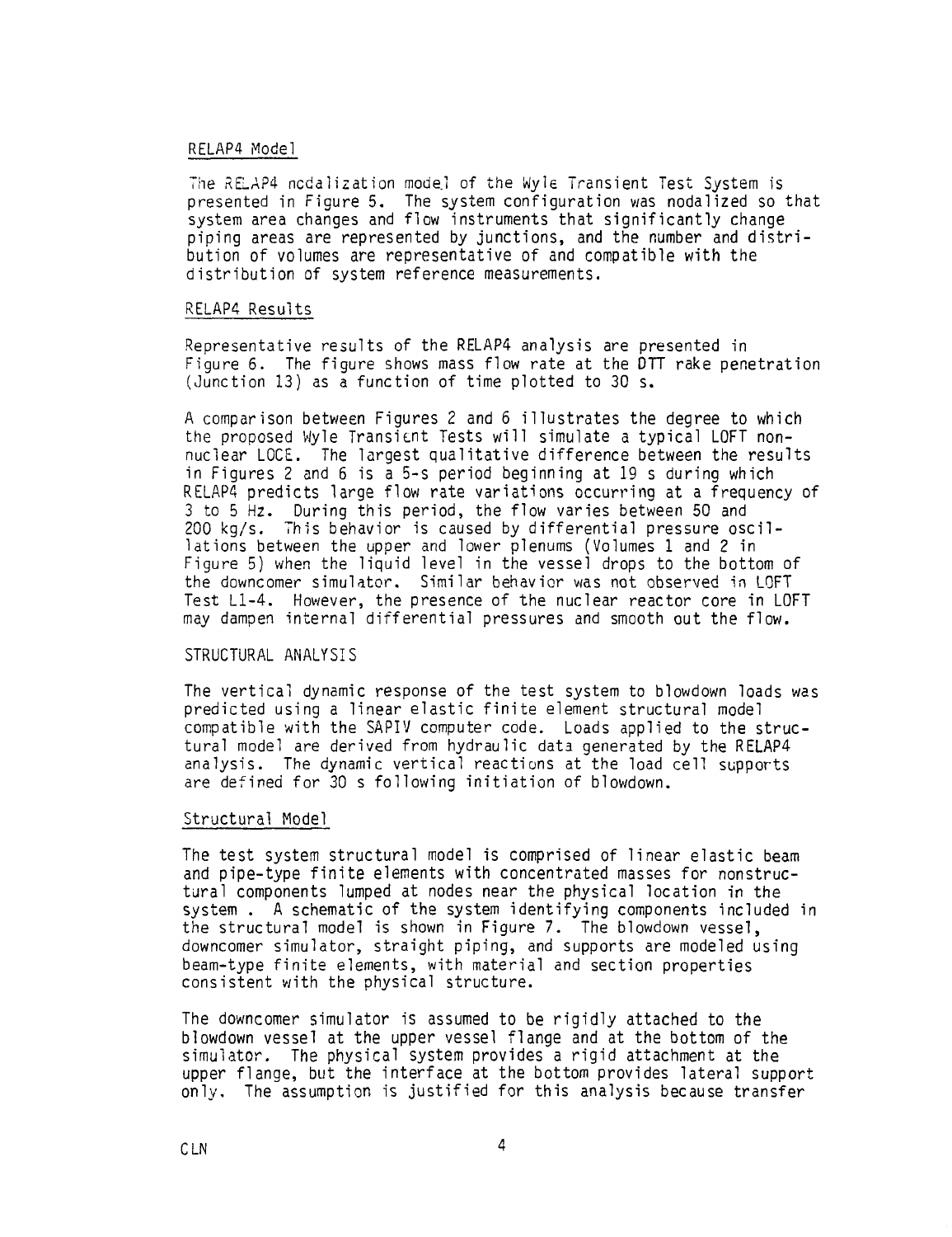of pressure and fluid weight loads from the vessel internals to the vessel supports is not influenced by the geometry of the lower vessel to downcomer simulator connection.

The load cell supports are represented by beam-type finite elements with fixed-pinned end conditions. The physical system load cells and concrete foundation are assumed to be rigid so that the pinned ends of the load cell supports interface directly with the ground. The piping support near the end of the discharge piping is modeled as a "soft" spring (k = 876 N/cm), which provides vertical support only, with a lumped mass on the piping to represent the concrete block to which the piping support is attached.

## Hydraulic Load Development

The transient blowdown loads considered for this analysis include:

- (1) Differential pressure from the top to the bottom of the blowdown vessel
- (2) Differential pressure across the interface of the upper plenum and downcomer annulus
- (3) Momentum loads on piping and spool piece components (pressure and flow loads)
- (4) Weight of fluid in the blowdown vessel, piping, and spool piece.

The differential pressure loads in the blowdown vessel are determined from the product of the pressure difference (excluding elevation pressure) between the upper and lower plenums and the cross-sectional area of the vessel at the intersection of the cylindrical body and hemispherical heads. A similar type load exists at the interface between the upper plenum and downcomer annulus and is calculated from the product of the pressure difference between the upper plenum and downcomer annulus and the annulus cross-sectional area. These vessel loads are computed from RELAP4 data and are combined to yield an "equivalent" differential pressure load applied to the vessel in the vertical direction.

The momentum loads in the piping and spool piece considered act on the following components:

- (1) The 45-degree elbow between the vessel nozzle and the spool piece
- (2) The cold leg nozzle
- (3) The orifice
- (4) The tee at the end of the discharge piping.

These loads all act in a horizontal plane.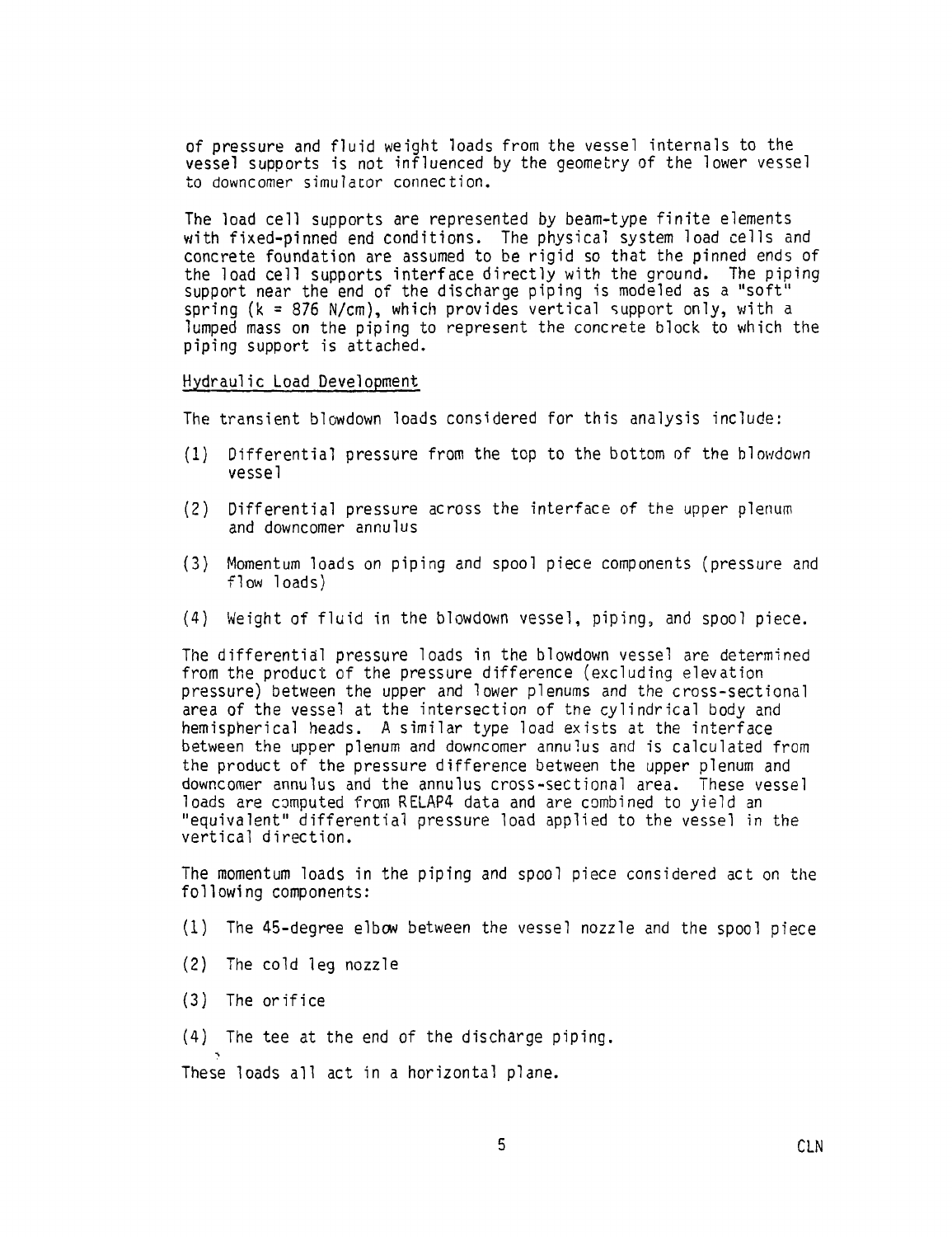## Structural Analysis Results

The forced dynamic response was computed using a direct integration scheme with damping at or below 2% of critical for the first 20 modes of vibration.

The vertical reactions at the load cells, summarized in Figure 8, are characterized by the following:

- (1) Response in the first 1.5 s following blowdown initiation is driven by the initial and reflected pressure waves moving upstream from the burst disc into the vessel. Support reactions fluctuate at approximately 80 Hz about a mean defined by the transient fluid weight.
- (2) The response to the vertical differential pressure loads at blowdown initiation is essentially damped out at 1.5 s and follows the change in system fluid weight to 18.5 s.
- (3) The response of the system is driven by vertical differential pressure loads in the vessel from 18.5 to 24.0 s with dynamic fluctuations at approximately 3 to 5 Hz about a mean defined by the transient fluid weight. This response begins at the same time that hydraulic analysis predicts the flow level reaches the bottom of the downcomer.
- (4) Response from 24.5 to 30.0 s follows the transient fluid weight with dynamic fluctuations in the 3- to 5-Hz range and amplitudes at the same order of magnitude as the fluid weight.

Note should be made that the predicted vertical differential pressure loads which govern the response from 0.0 to 1.5 s and from 18.5 to 24.5 s are subject to a high degree of error. Differential pressures of only 1 kPa can give rise to a vertical load of nearly 1 kN.

ANALYSIS OF COMPUTED LOAD CELL DATA

The computed load cell results, presented in Figure 3, are expected to be representative of the experimental results from the Wyle Transient Tests. The computed result<u>s f</u>or the first 2 s are very similar to results observed by HutchersonL?] during critical flow experiments performed at Argonne National Laboratory in 1975.

Hutcherson's tests were very short (less than 3 s) and were virtually complete by the time the initial system vibrations damped out. He computed mass flow rate numerically by integrating load cell output using a small time step and then differentiating the results twice using a larger time step, smoothing his results. He estimated the accuracy of his mass flow rate measurements at \_+10%.

The computed load cell readings for the Wyle Transient Tests were smoothed using a combination of batch averaging and curve fitting. The smoothing procedure used was, first batch average, averaging 100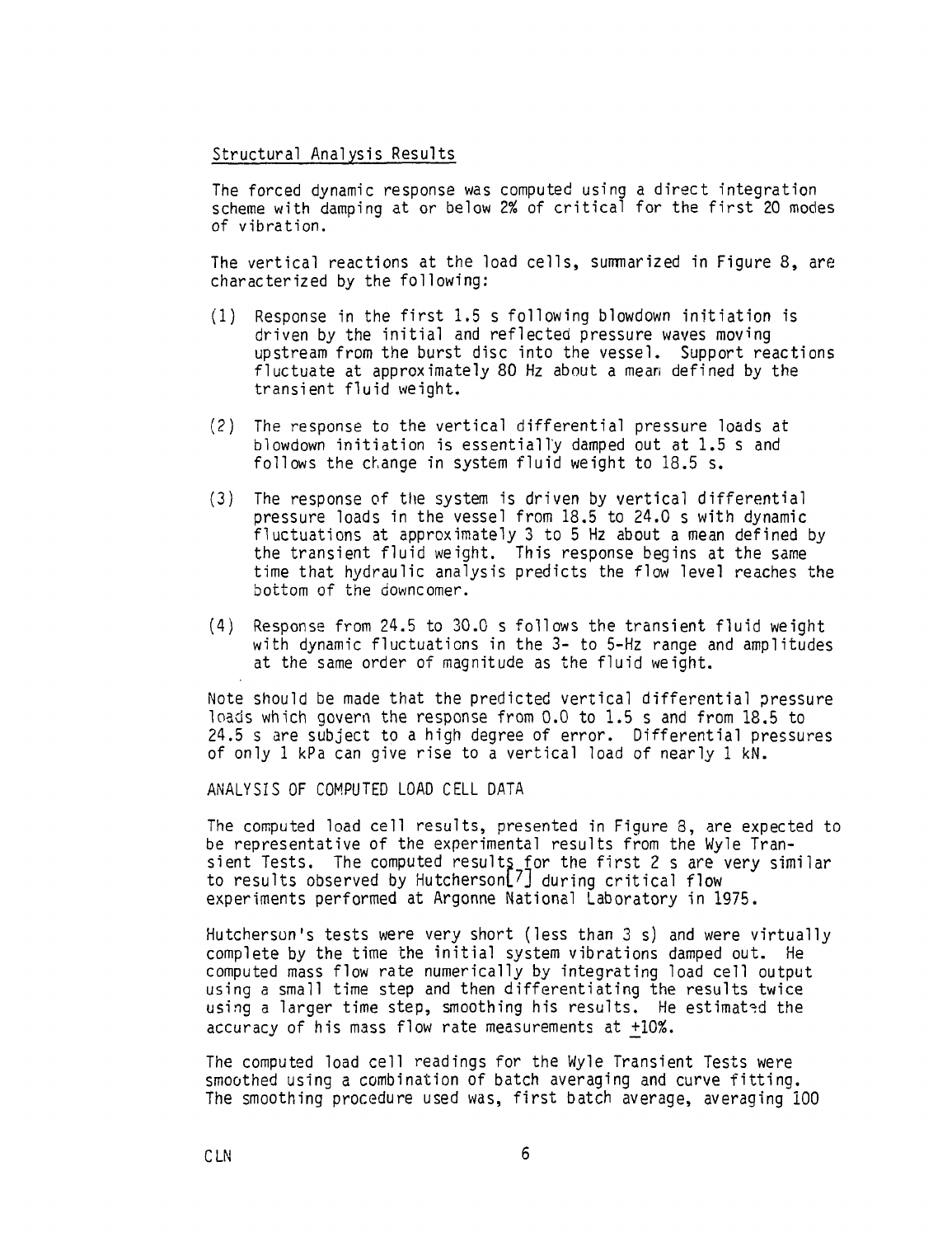points at a time. Because the resulting data were smooth enough for most of the first 18 s, curve fitting was not required to smooth the data further. The "averaged" data for the IS- to 25-s period was still very irregular as can be seen in Figure 9, which presents remaining mass in the vessel as a function of time. Next, the averaged data for the 18- to 30-s period was fit to an exponential curve. The resulting curve is superimposed in Figure 9. For comparison, the RELAP4 predicted mass inventory is also overlayed on Figure 9.

"Reference" mass flow was computed by differentiating the smoothed load cell readings. The results are shown in Figure 10. The RELAP4 computed mass flow at the DTT penetration (Junction 13) is overlayed for comparison.

The comparison is good everywhere except during the 19- to 25-s per-'od when the pressure oscillations in the vessel are reflected directly in the load cell output and had to be smoothed out by curve fitting. Although the pressure fluctuations in the vessel cause some flow fluctuations at the location of the DTT, the flow fluctuations are not as severe as the computed load cell output would predict.

Since the load cells support the entire system and fluid contents (except for the small amount of fluid load transferred to the air bag), the reference mass flow computation predicts mass flow rate from the system rather than mass flow rate past the DTT rake.

The difference in mass flow rate between the DTT penetration and the end of the downstream piping is small except at the very beginning of the test when approximately 200 kg of water must fill the downstream piping before water can flow out of the system. Even if the system were not vibrating violently, the load cells would not show a change in system mass for approximately one-half second.

The mass flow computed from the load cells is within  $+15$  kg/s ( $+10\%$  of reading for the period between 2 and IS s) of the mass flow predicted by RELAP4 for the DTT penetration except during the initial 2 s and during the 20- to 25-s period.

A comparison between Figures 2 and 10 shows that when the LOFT flow instruments yield the most erratic results, the Wyle Transient Test System will produce the best results. The Wyle Transient Flow Tests will provide the measurement accuracy required to assess LOFT flow instrumentation and the associated two-phase flow mass measurement models.

## CONCLUSIONS

A blowdown test system has been designed and is being installed to performance test two-phase flow instrumentation under test conditions and in a test geometry that duplicates the LOFT blowdown loop cold leg. The system has been analyzed to assess the accuracy of the reference mass flow rates computed from the load cell weighing system.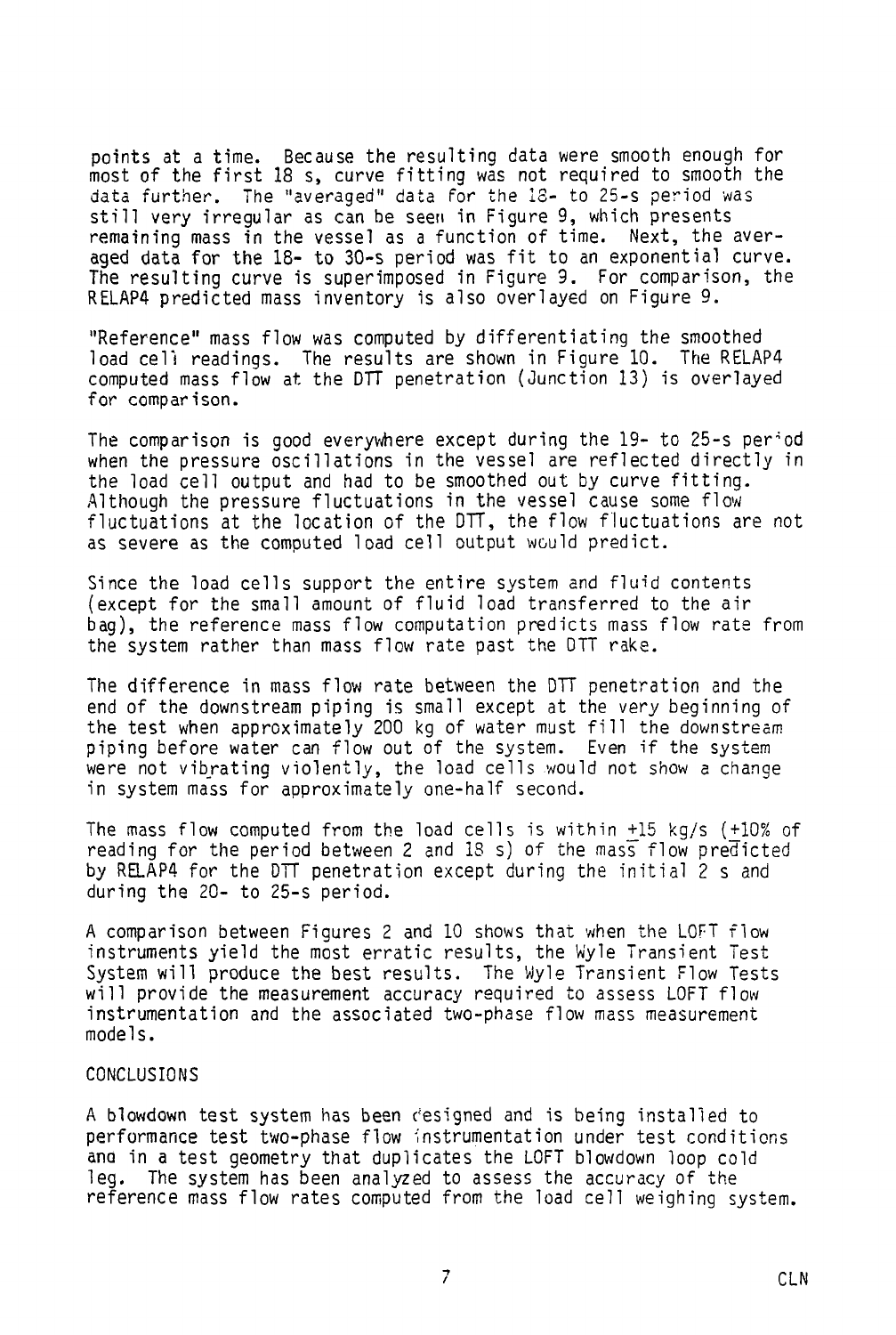The results of the analysis show that during the relatively smooth portion of the blowdown the load cells will provide excellent reference mass flow data. The difference between the RELAP4 computed mass flow rate and the mass flow rate computed from the load cell readings is less than  $+10%$  of reading. The accuracy of the reference mass flow measurements  $\overline{w}$ ill be adequate for performance testing two-phase flow instrumentation, assessing the validity of two-phase mass flow rate measurement models under transient conditions and the effect of piping geometry on mass flow rate measurements.

## REFERENCES

- 1. L. J. Ybarrondo et al, "The 'Calculated' Loss-of-Coolant Accident: A Review," AIChE Monograph Series, 7 (1972).
- 2. D. L. Reeder, LOFT System and Test Description, NUREG/CR-0247, FREE-1208, EG&G Idaho, Inc. (July 1978).
- 3. D. L. Batt, Experiment Data Report for LOFT Nonnuclear Tests 11-2, TREE-MUREG-1084 (July 1977).
- 4. H. John et al, "A Test Loop for Testing Measuring Methods for the Mass Flow Rate of Two-Phase Flows," European Two-Phase Flow Group, Eilangen, Germany, May 31 - June 4, 1976.
- 5. RELAP4/M0D5 A Computer Program for Transient Thermal-Hydraulic Analysis of Nuclear Reactors and Related Systems; Volumes I and H\_, ANCR-NUREG-1335 (September 1976).
- 6. K. J. Bathe et al, SAPIV, Structural Analysis Program for Static and Dynamic Response of Linear Systems, EERC 73-11, Earthquake Engineering Research Center (June 1973).
- 7. M. N. Hutcherson, Contribution to the Theory of the Two-Phase Blowdown Phenomenon, ANL-75-82 (1975).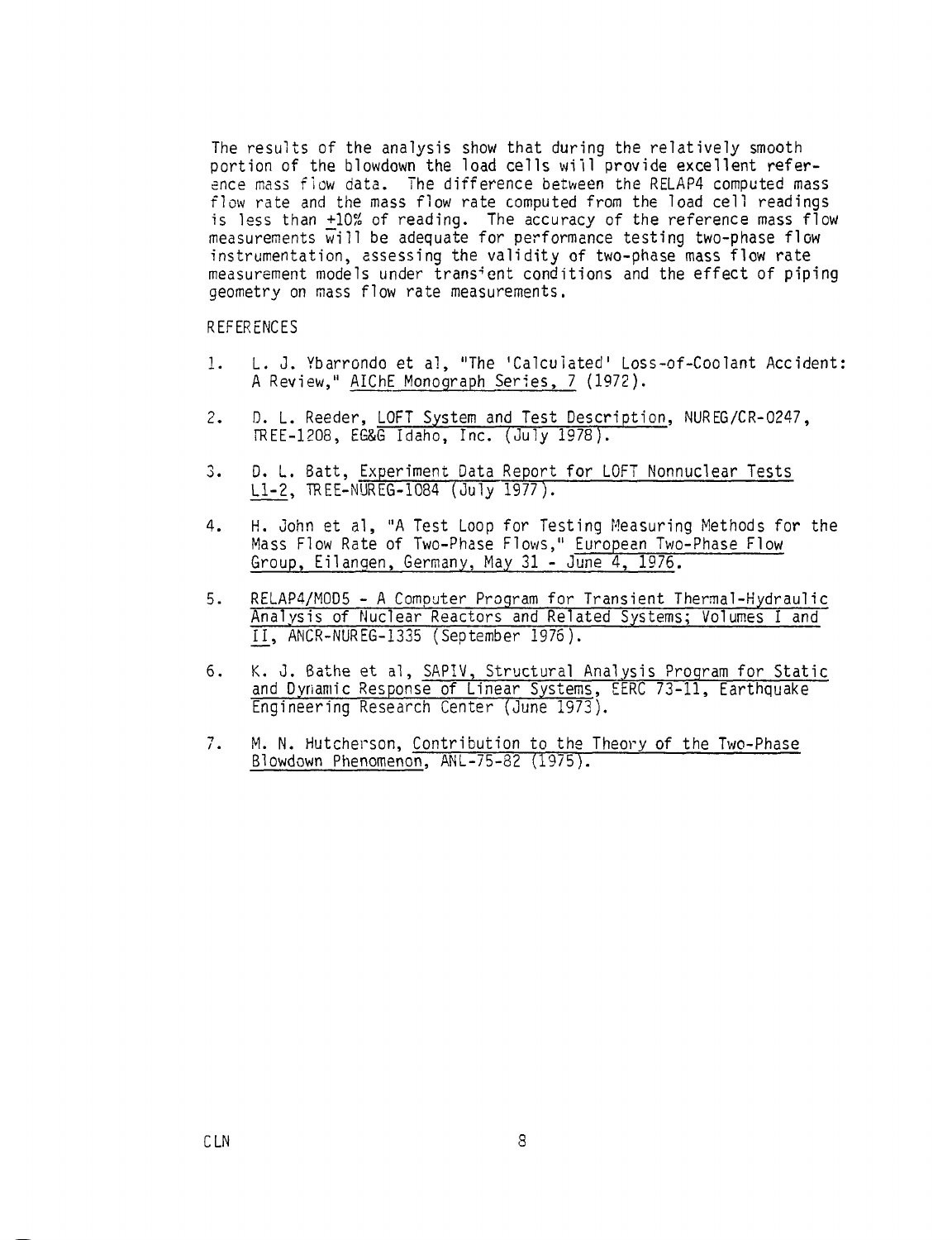

Fig. 1 LOFT blowdown loop piping layout.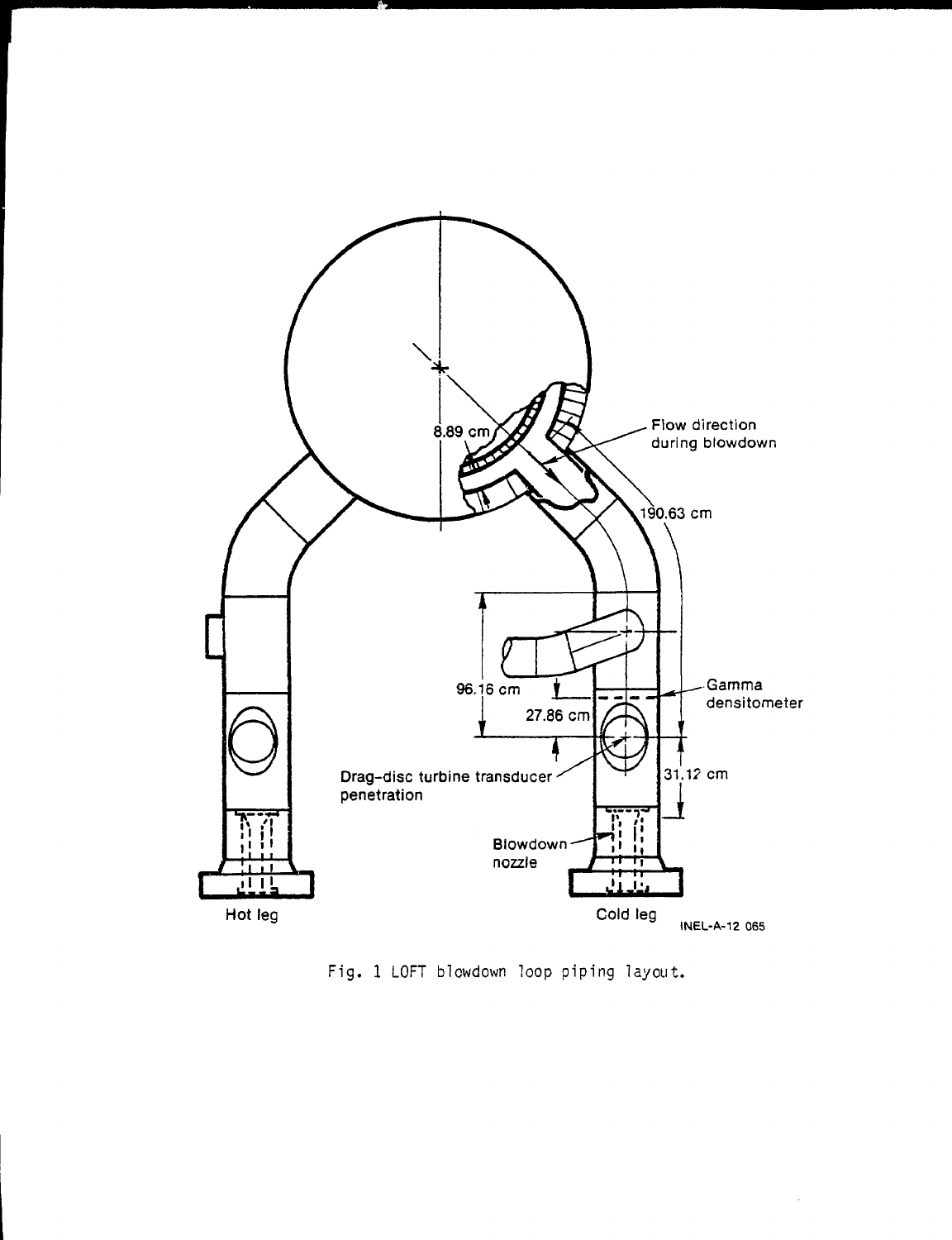

Fig. 2 Comparison between mass flow rates computed from output of instrumentation in blowdown loop cold leg tor nonnuclear lest Ll-4.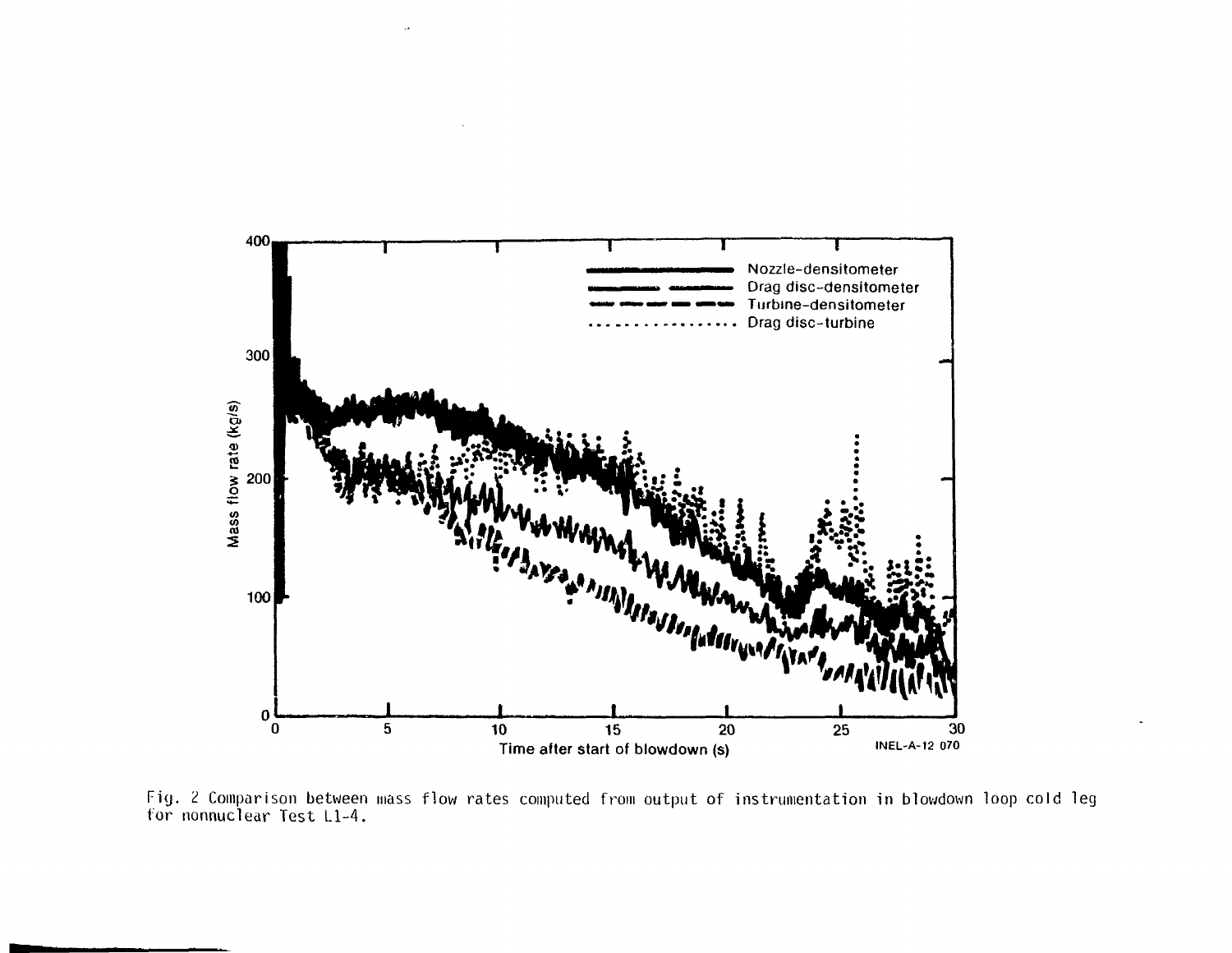

Fig. 3 Schematic of Wyle Transient Test System.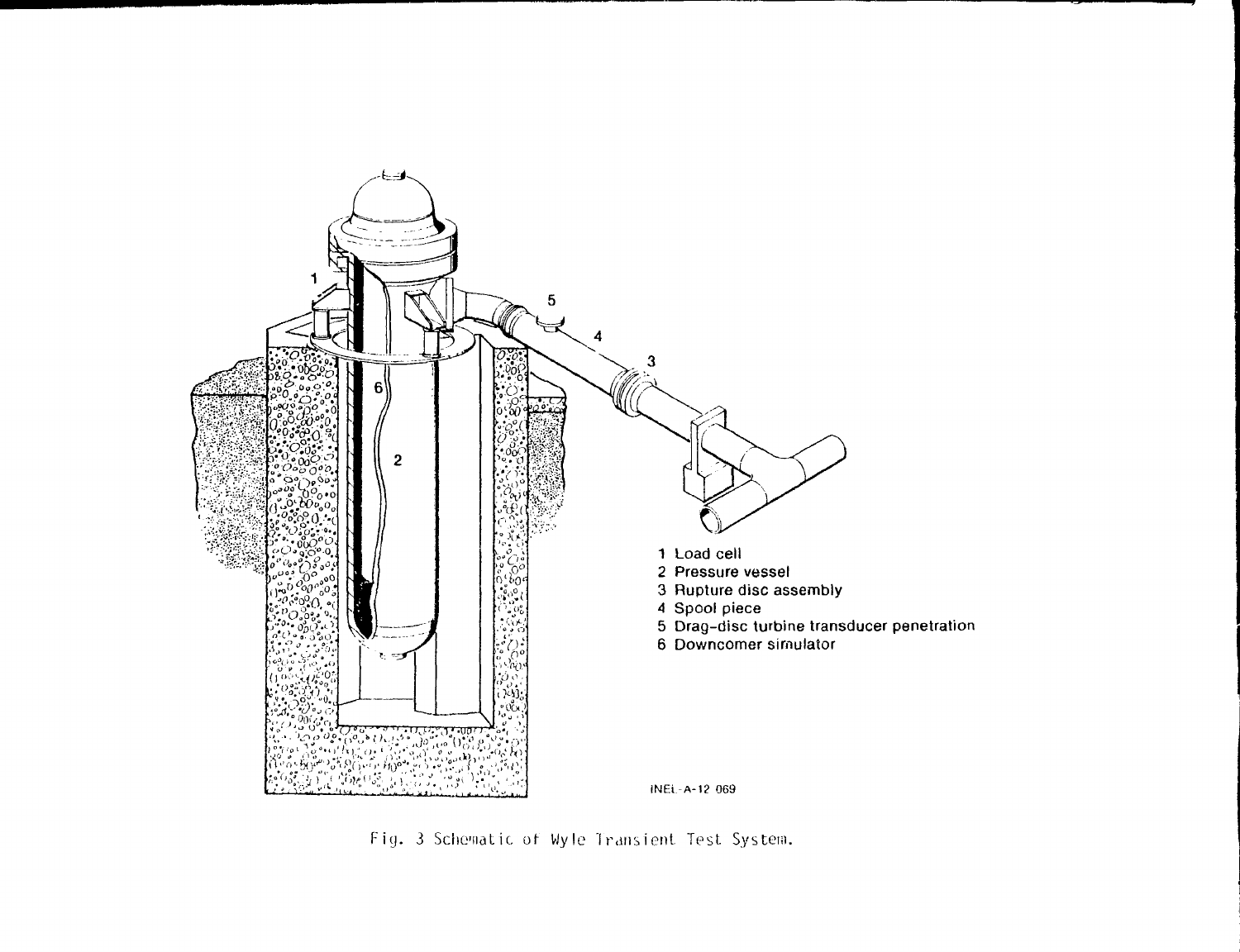

Fig. 4 Wyle Transient Test System containing the downcomer simulator and cold leg nozzle, configured to simulate the broken loop cold leg.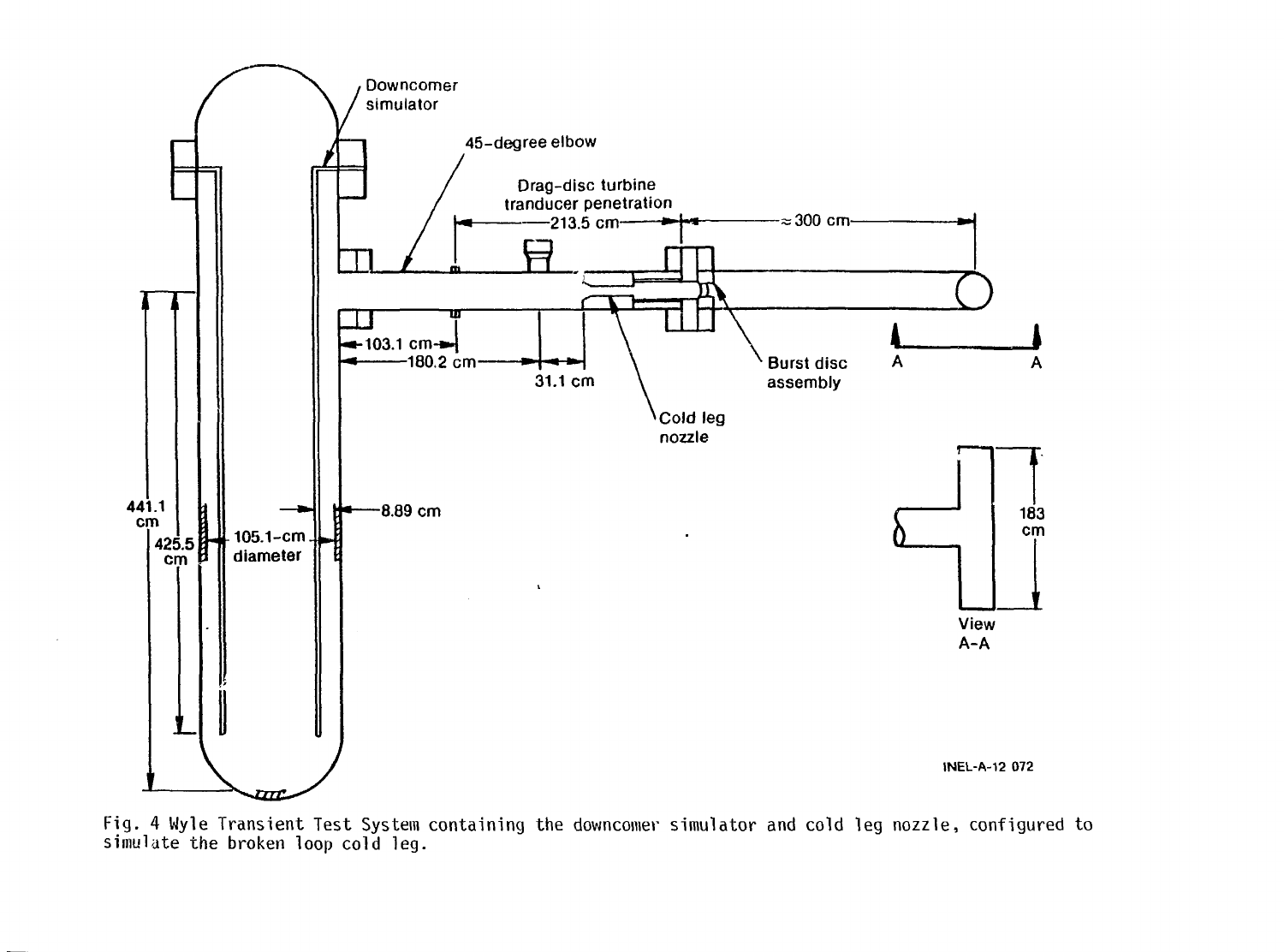

Fig. 5 Nodalization diagram of the RELAP4 model of the Wyle Transient Test System containing the downcomer configured to simulate the blowdown loop cold leg.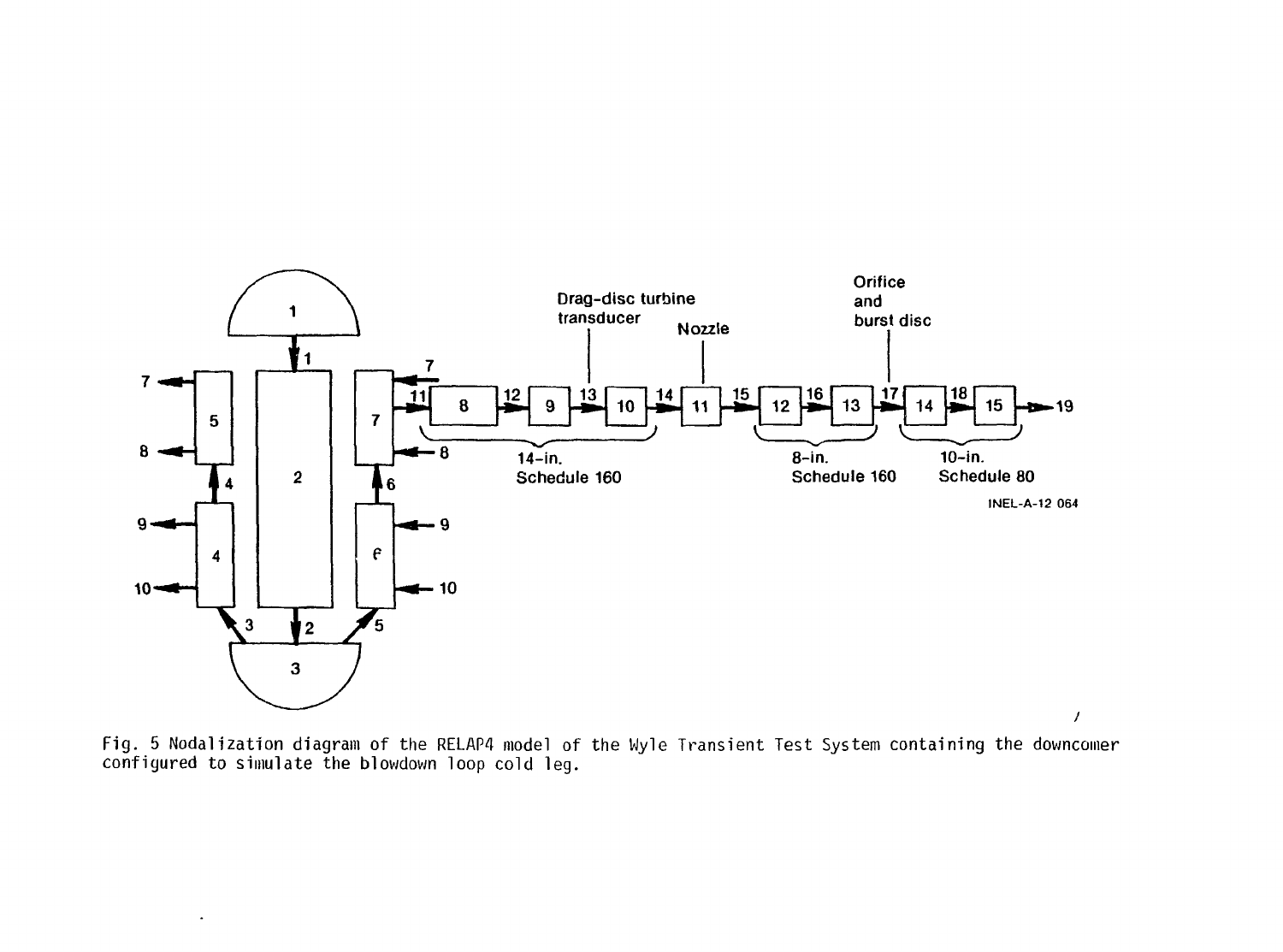

Fig. 6 RELAP4 prediction of mass flow rate versus time.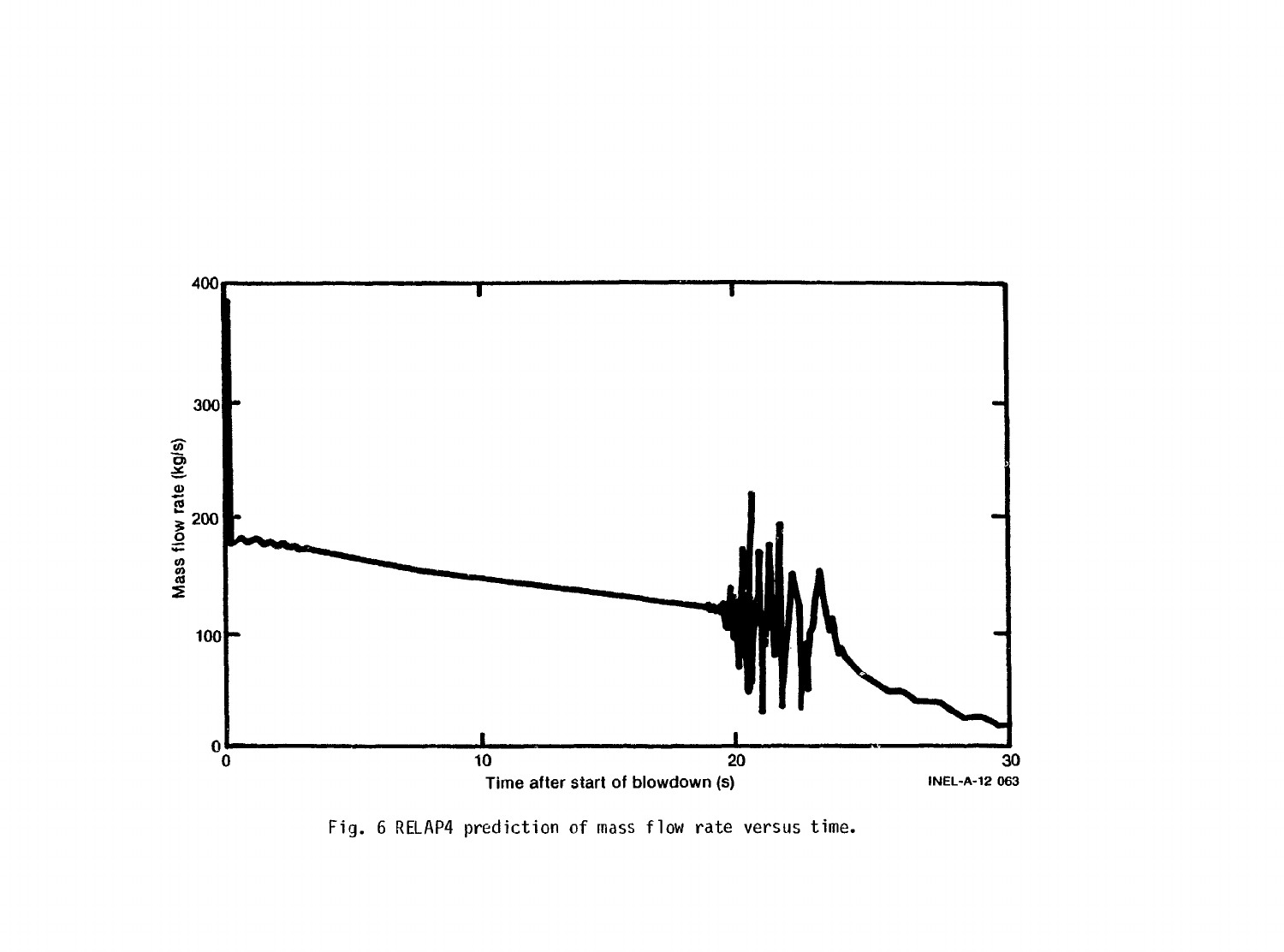

 $\Box$ 

Fig. 7 Structural model component identification and location for the Wyle Transient Test System confiqured to simulate the broken loop cold leg.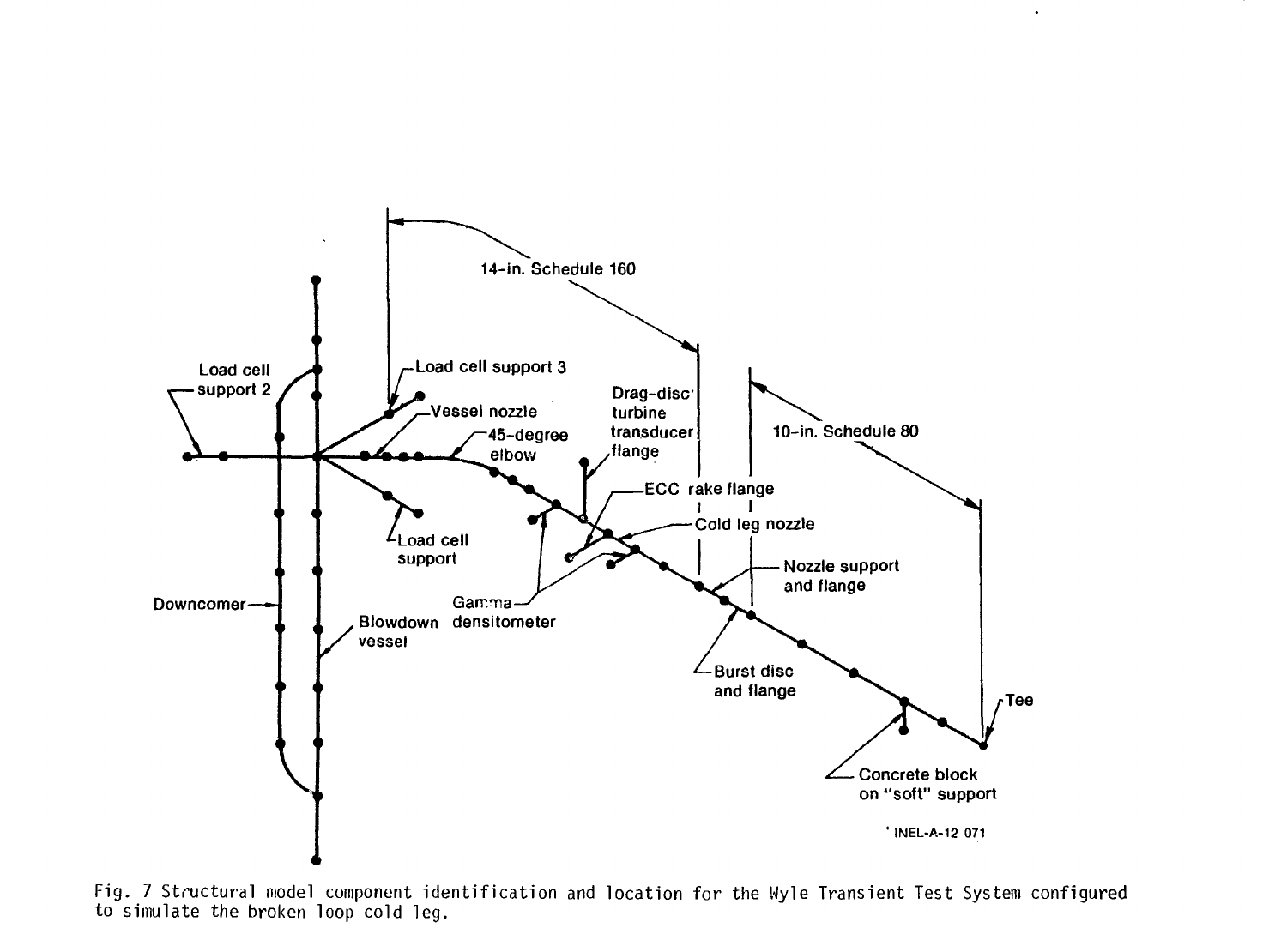

Fig. 8 Combined dynamic vertical reaction force on load cells.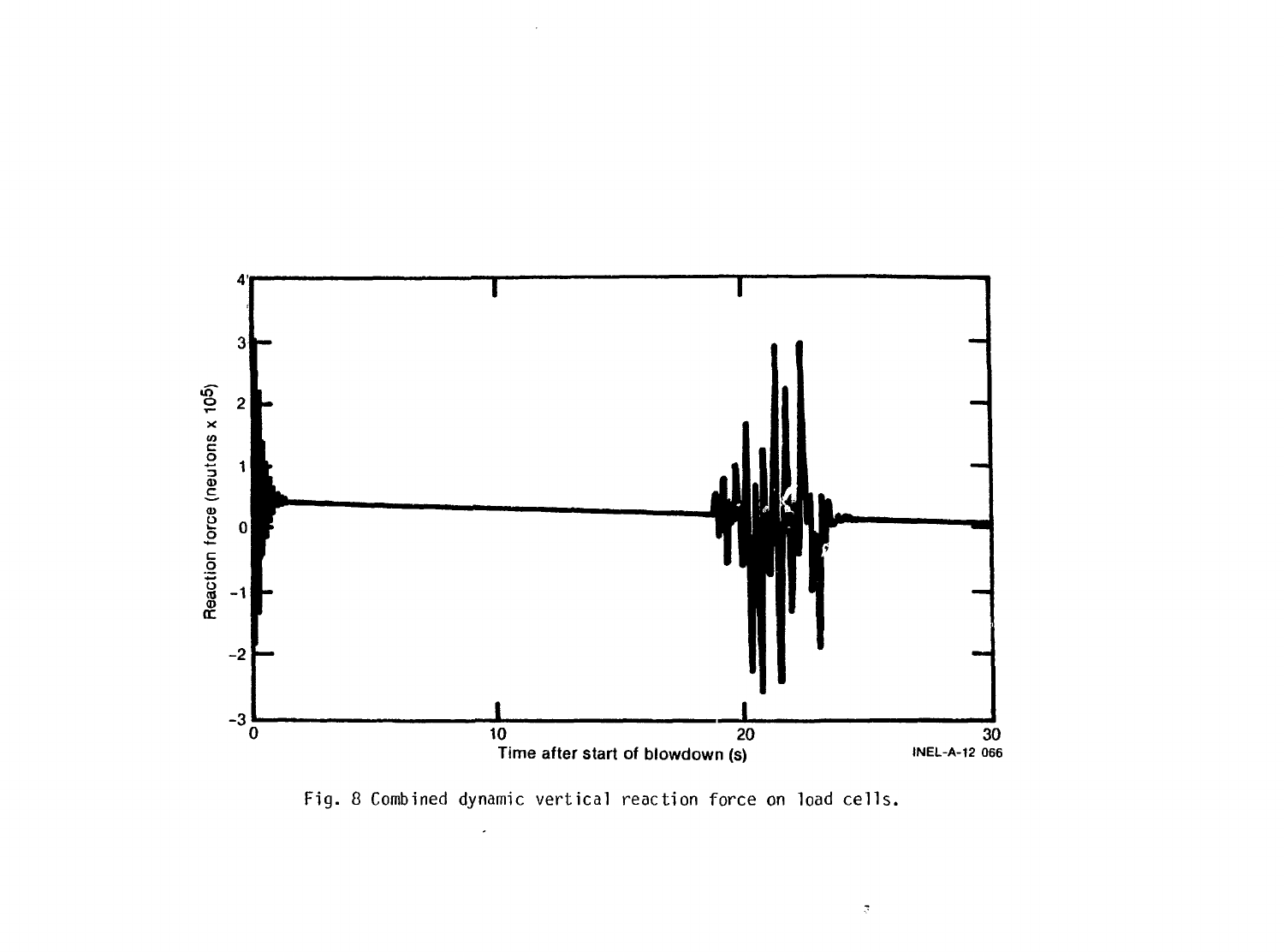

Fig. 9 Comparison between mass remaining in system computed by RELAP4 and computed for load cell reactions.